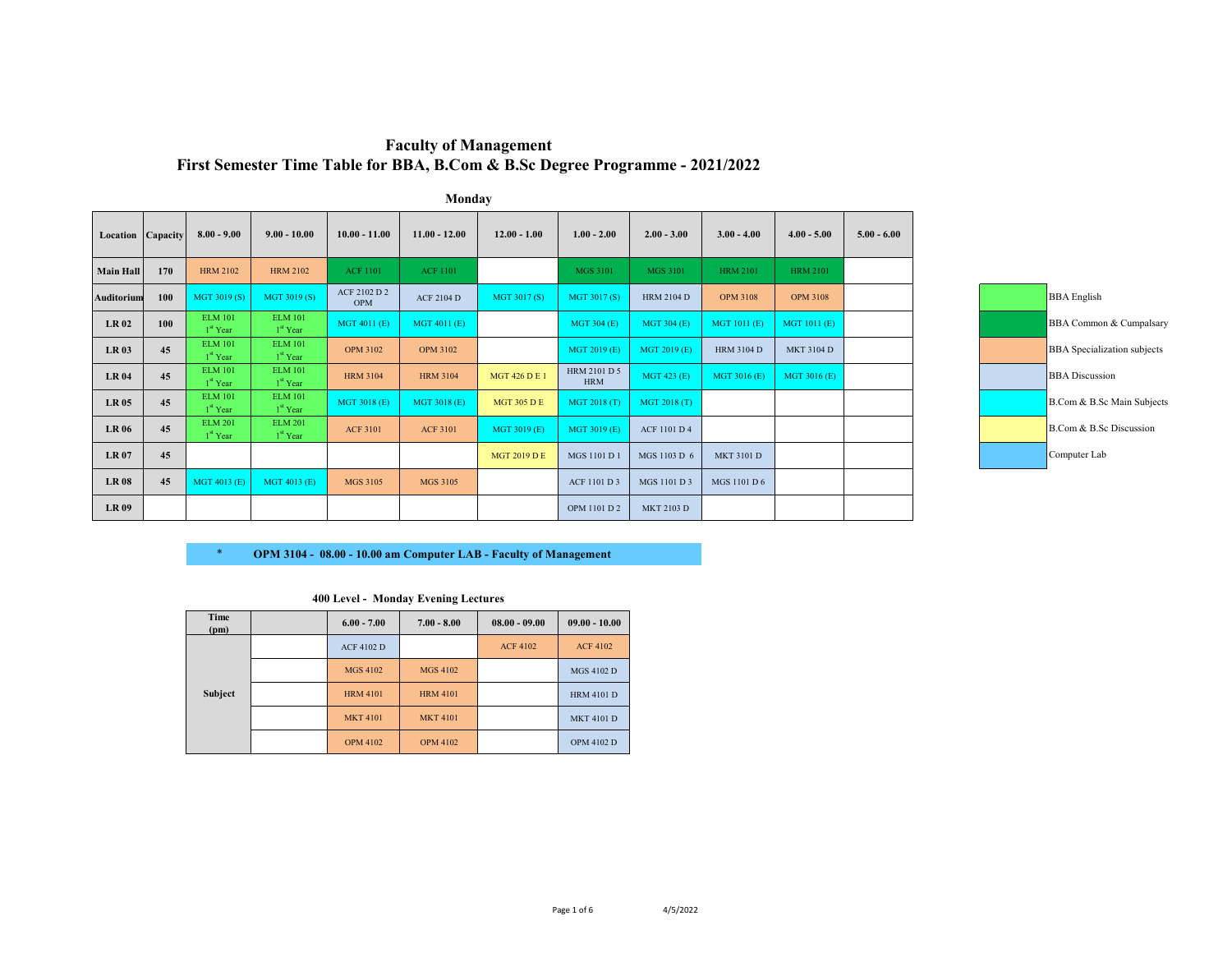|                          | Tuesday |                                   |                     |                                        |                              |                                   |                                   |                                   |                                   |                     |  |  |
|--------------------------|---------|-----------------------------------|---------------------|----------------------------------------|------------------------------|-----------------------------------|-----------------------------------|-----------------------------------|-----------------------------------|---------------------|--|--|
| <b>Location</b> Capacity |         | $8.00 - 9.00$                     | $9.00 - 10.00$      | $10.00 - 11.00$                        | $11.00 - 12.00$              | $12.00 - 1.00$                    | $1.00 - 2.00$                     | $2.00 - 3.00$                     | $3.00 - 4.00$                     | $4.00 - 5.00$       |  |  |
| <b>Main Hall</b>         | 170     | <b>OPM 1101</b>                   | <b>OPM 1101</b>     | <b>ACF 2102</b>                        | <b>ACF 2102</b>              | MGT 2019 (T)                      | MGT 2019 (T)                      | <b>OPM 2102 D</b>                 | HRM 2101 D 3<br><b>OM</b>         |                     |  |  |
| Auditorium               | 100     |                                   |                     |                                        |                              | <b>MGT 438 D E</b>                | OPM 3101 D 5<br><b>HRM</b>        | <b>HRM 2101 D 4</b><br><b>MKT</b> | <b>HRM 2101 D 2</b><br><b>OPM</b> | <b>HRM 2103 D</b>   |  |  |
| <b>LR02</b>              | 100     |                                   |                     |                                        |                              | MGT 3017 (T)                      | MGT 3017 (T)                      | OPM 3101 D 2<br><b>OPM</b>        | ACF 2102 D 5<br><b>HRM</b>        | OPM 1101 D 1        |  |  |
| <b>LR03</b>              | 45      | <b>MKT 3101</b>                   | <b>MKT 3101</b>     | <b>ELM 301</b><br>$3rd$ Year           | <b>ELM 301</b><br>$3rd$ Year |                                   | <b>ACF 2101 D 4</b><br><b>MKT</b> | <b>MKT 3102 D</b>                 |                                   | <b>MGS 2101 D</b>   |  |  |
| <b>LR 04</b>             | 45      | <b>HRM 2103</b>                   | <b>HRM 2103</b>     | <b>ELM 301</b><br>$3rd$ Year           | <b>ELM 301</b><br>$3rd$ Year | <b>MGT 301 D E</b>                | MGS 1101 D 5                      | ACF 2101 D 2<br><b>OPM</b>        | MGS 3101 D 1<br><b>BF</b>         |                     |  |  |
| <b>LR05</b>              | 45      | ACF 2102 D 1<br><b>BF</b>         | <b>ACF 3101 D</b>   | <b>ELM 301</b><br>3 <sup>rd</sup> Year | <b>ELM 301</b><br>$3rd$ Year | MGT 2017 (E)                      | MGT 2017 (E)                      | MGS 1103 D 1                      | <b>MKT 2101 D</b>                 | <b>MGT 3016 D E</b> |  |  |
| <b>LR 06</b>             | 45      | MGT 4012 (E)                      | MGT 4012 (E)        | <b>ELM 301</b><br>3 <sup>rd</sup> Year | <b>ELM 301</b><br>$3rd$ Year | <b>MGT 4012 D T</b>               | MGS 3101 D 4<br><b>MKT</b>        | <b>MGT 4013 D E</b>               | MGS 3102 D                        | <b>OPM 2101 D</b>   |  |  |
| <b>LR 07</b>             | 45      |                                   |                     |                                        |                              | <b>MGT 4011</b><br>D <sub>S</sub> | <b>MGT 427 D E</b>                | MGS 1102 D 5                      |                                   | <b>MGT 4012 D E</b> |  |  |
| <b>LR08</b>              | 45      | <b>MGT 2019 D T</b>               | <b>HRM 3105 D</b>   | MGT 206 (E)                            | <b>MGT 206 (E)</b>           |                                   |                                   |                                   | <b>MGT 3019 D T</b>               | <b>MGT 3017 D S</b> |  |  |
| <b>LR 09</b>             |         | <b>MGT 4011</b><br>D <sub>T</sub> | <b>MGT 2018 D E</b> | MGT 3018 (T)                           | MGT 3018 (T)                 | <b>MGT 3018 D T</b>               | <b>OPM 3108 D</b>                 | <b>MGT 4012 D S</b>               | OPM 1101 D 3                      |                     |  |  |

**\* ICT 1001 - 10.00 am - 12.00 Noon - IT Centre - University of Peradeniya**

**\* OPM 3104 - Discussion - 08.00 am - 09.00 am - Computer LAB - Faculty of Management**

#### **400 Level - Tuesday Evening Lectures**

| Time    | $6.00 - 7.00$   | $7.00 - 8.00$   | $08.00 - 09.00$ | $09.00 - 10.00$ |
|---------|-----------------|-----------------|-----------------|-----------------|
|         | <b>MGS 4101</b> | <b>MGS 4101</b> |                 | MGS 4101 D 1    |
| Subject |                 |                 |                 | MGS 4101 D 2    |
|         |                 |                 |                 | MGS 4101 D 3    |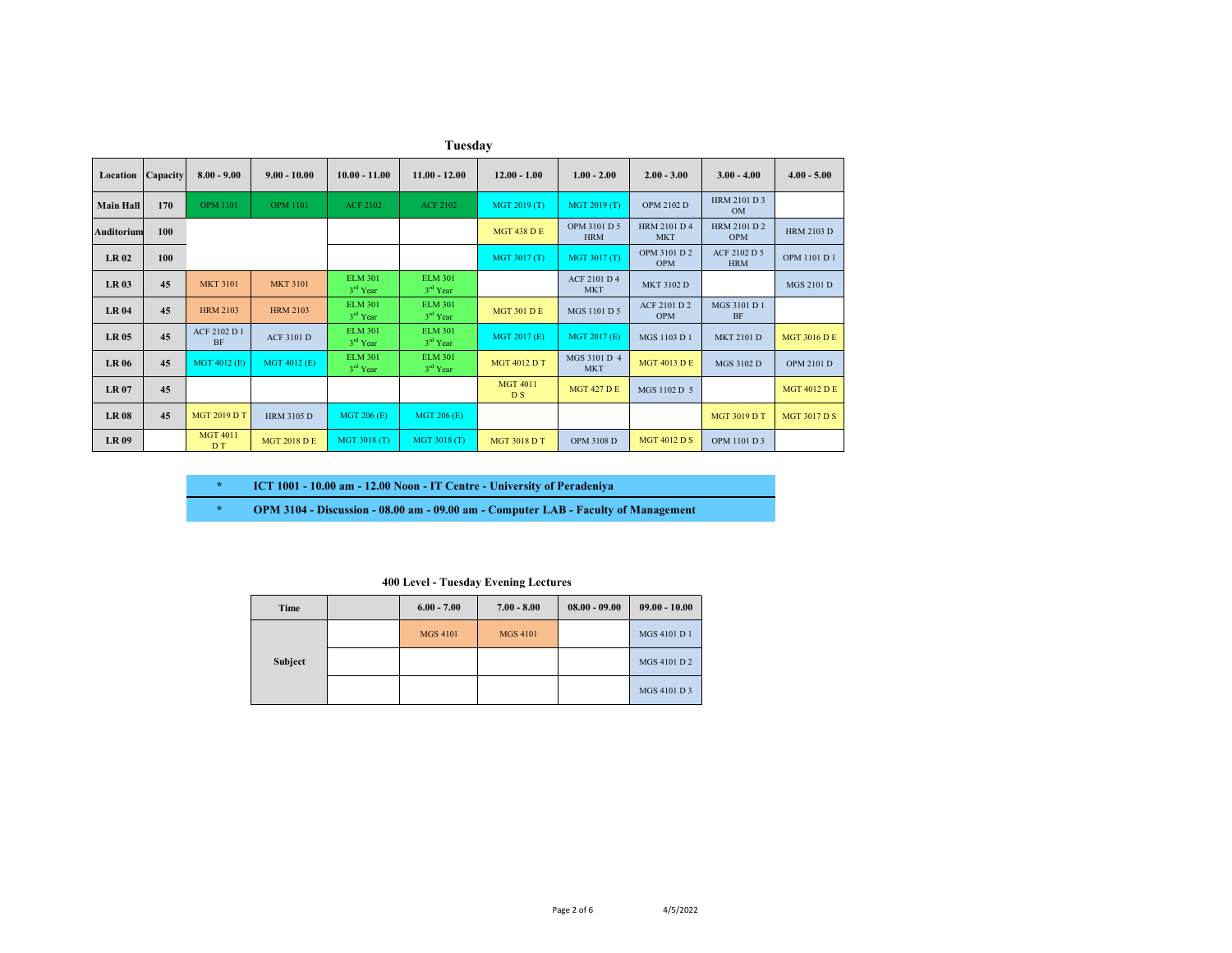| Location          | Capacity | $8.00 - 9.00$                          | $9.00 - 10.00$                         | $10.00 - 11.00$    | $11.00 - 12.00$    | $12.00 - 1.00$      | $1.00 - 2.00$              | $2.00 - 3.00$             | $3.00 - 4.00$                | $4.00 - 5.00$                          |
|-------------------|----------|----------------------------------------|----------------------------------------|--------------------|--------------------|---------------------|----------------------------|---------------------------|------------------------------|----------------------------------------|
| <b>Main Hall</b>  | 170      | MGS 3102                               | MGS 3102                               | MGT 3017 (E)       | MGT 3017 (E)       |                     | <b>MGS 1103</b>            | <b>MGS 1103</b>           | <b>ACF 2101</b>              | <b>ACF 2101</b>                        |
| <b>Auditorium</b> | 100      | MGT 2019 (S)                           | MGT 2019 (S)                           | MGT 3019 (T)       | MGT 3019 (T)       |                     | <b>OPM 3106</b>            | <b>OPM 3106</b>           | MGS 3101 D 4<br><b>MKT</b>   | <b>HRM 3101 D</b>                      |
| <b>LR02</b>       | 100      | OPM 3106 D                             | OPM 3102 D                             | <b>MGT 427 (E)</b> | <b>MGT 427 (E)</b> | <b>MGT 2017 D T</b> | OPM 3101 D 4<br><b>MKT</b> | ACF 2102 D 3<br><b>OM</b> | MGT 211 (E)                  | MGT 211 (E)                            |
| <b>LR03</b>       | 45       | <b>ELM 201</b><br>$2nd$ Year           | <b>ELM 201</b><br>$2nd$ Year           | <b>OPM 3103</b>    | <b>OPM 3103</b>    |                     | ACF 2101 D 3<br><b>OM</b>  | <b>HRM 3103 D</b>         | MGT 305 (E)                  | MGT 305 (E)                            |
| <b>LR 04</b>      | 45       | <b>ELM 201</b><br>2 <sup>nd</sup> Year | <b>ELM 201</b><br>$2nd$ Year           | <b>OPM 2101</b>    | <b>OPM 2101</b>    | <b>MGT 2019 D S</b> | MGT 301 (E)                | <b>MGT 301 (E)</b>        |                              | OPM 3107 D                             |
| <b>LR05</b>       | 45       | <b>ELM 201</b><br>2 <sup>nd</sup> Year | <b>ELM 201</b><br>2 <sup>nd</sup> Year | MGT 2016 (T)       | MGT 2016 (T)       |                     | OPM 3101 D 3<br><b>OM</b>  |                           | MGT 1011 (T)                 | MGT 1011 (T)                           |
| <b>LR 06</b>      | 45       | <b>ELM 201</b><br>$2nd$ Year           | <b>ELM 201</b><br>2 <sup>nd</sup> Year | <b>ACF 3102</b>    | <b>ACF 3102</b>    |                     | MGS 3101 D 5<br><b>HRM</b> |                           | MGT 2018 (S)                 | MGT 2018 (S)                           |
| <b>LR07</b>       | 45       | <b>ELM 301</b><br>2 <sup>nd</sup> Year | <b>ELM 301</b><br>$2nd$ Year           | <b>MKT 2103</b>    | <b>MKT 2103</b>    | <b>MGT 4013 D S</b> | MGT 2017 (S)               | MGT 2017 (S)              | OPM 3103 D                   |                                        |
| <b>LR 08</b>      | 45       | <b>ELM 301</b><br>2 <sup>nd</sup> Year | <b>ELM 301</b><br>$2nd$ Year           | <b>MKT 3104</b>    | <b>MKT 3104</b>    | <b>MGT 3018 D E</b> |                            | <b>MGT 211 D E</b>        | <b>ACF 1101 D 6</b>          | MGS 1101 D 2                           |
| <b>LR 09</b>      |          | <b>ELM 301</b><br>1 <sup>st</sup> Year | <b>ELM 301</b><br>1 <sup>st</sup> Year |                    |                    |                     | MGT 2017 (T)               | MGT 2017 (T)              | <b>ELM 301</b><br>$1st$ Year | <b>ELM 301</b><br>1 <sup>st</sup> Year |

**Wednesday**

#### **\* ICT 1001 - Discussion - 10.00 am - 12.00 Noon - IT Centre - University of Peradeniya**

| Time<br>(pm) | $6.00 - 7.00$   | $7.00 - 8.00$   | $08.00 - 09.00$ | $09.00 - 10.00$   |
|--------------|-----------------|-----------------|-----------------|-------------------|
|              | <b>ACF 4101</b> | <b>ACF 4101</b> |                 | <b>ACF 4101 D</b> |
|              | <b>HRM 4102</b> | <b>HRM 4102</b> |                 | <b>HRM 4102 D</b> |
| Subject      | <b>MKT 4102</b> | <b>MKT 4102</b> |                 | <b>MKT 4105 D</b> |
|              | <b>OPM 4106</b> | <b>OPM 4106</b> |                 | <b>OPM 4106 D</b> |
|              | <b>OPM 4104</b> | <b>OPM 4104</b> |                 | <b>OPM 4104 D</b> |

**400 Level - Wednesday Evening Lectures**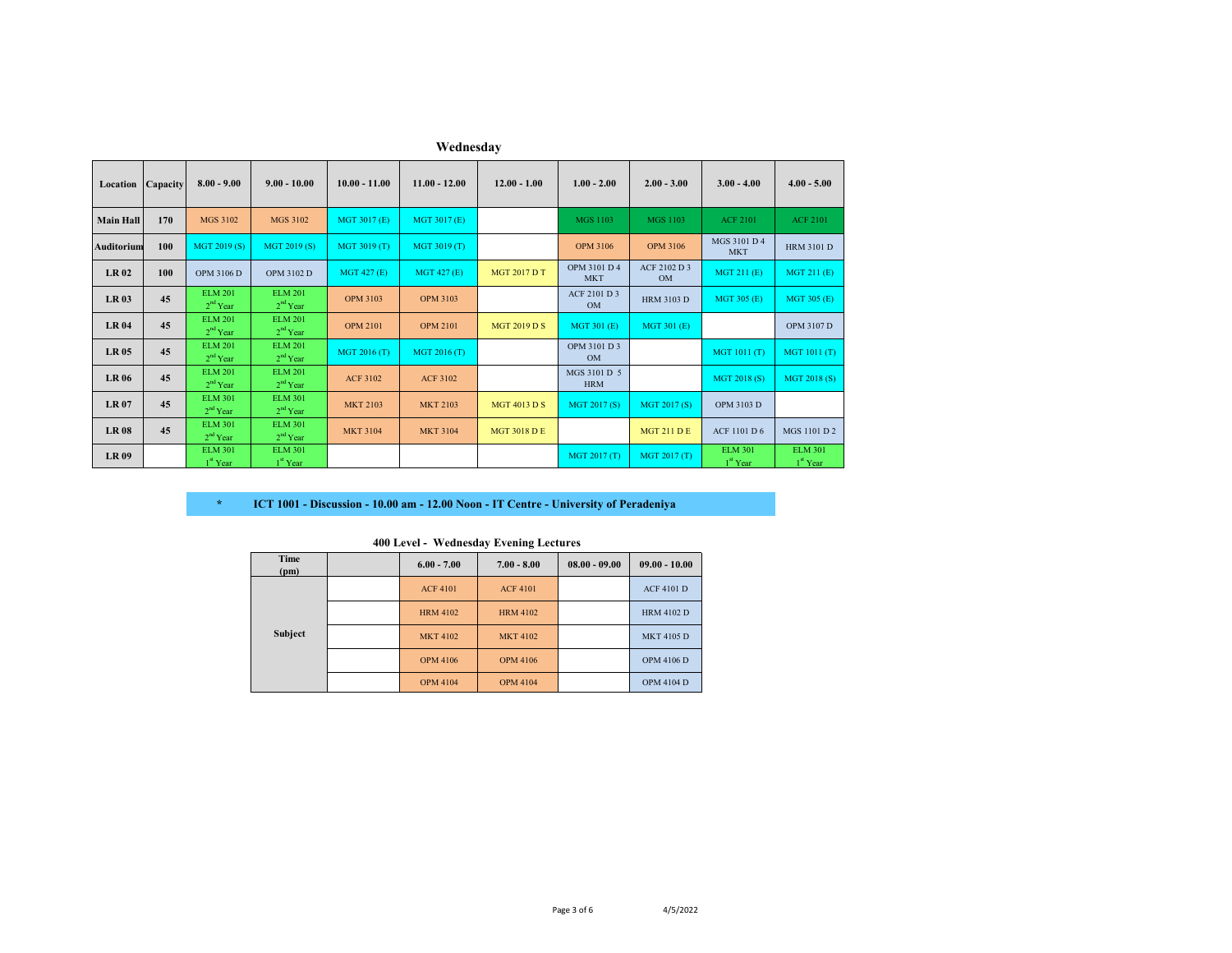|                   | Thursday |                 |                           |                                        |                                        |                      |                     |                     |                   |                     |  |  |
|-------------------|----------|-----------------|---------------------------|----------------------------------------|----------------------------------------|----------------------|---------------------|---------------------|-------------------|---------------------|--|--|
| Location          | Capacity | $8.00 - 9.00$   | $9.00 - 10.00$            | $10.00 - 11.00$                        | $11.00 - 12.00$                        | $12.00 - 1.00$       | $1.00 - 2.00$       | $2.00 - 3.00$       | $3.00 - 4.00$     | $4.00 - 5.00$       |  |  |
| <b>Main Hall</b>  | 170      |                 |                           | <b>MGS 1102</b>                        | <b>MGS 1102</b>                        | <b>MGT 2016 D E</b>  | <b>MGS 1102</b>     | MGS 1101 D 4        |                   |                     |  |  |
| <b>Auditorium</b> | 100      | MGT 2018 (E)    | MGT 2018 (E)              | <b>HRM 3101</b>                        | <b>HRM 3101</b>                        |                      | MGT 426 (E)         | <b>MGT 426 (E)</b>  | MGT 2016 (S)      | MGT 2016 (S)        |  |  |
| <b>LR02</b>       | 100      | <b>OPM 3105</b> | <b>OPM 3105</b>           | <b>ELM 201</b><br>$2nd$ Year           | <b>ELM 201</b><br>2 <sup>nd</sup> Year | <b>MGT 1011 D T</b>  | <b>ACF 3103</b>     | <b>ACF 3103</b>     | MGT 438 (E)       | <b>MGT 438 (E)</b>  |  |  |
| <b>LR03</b>       | 45       |                 |                           | <b>MKT 3102</b>                        | <b>MKT 3102</b>                        | <b>MGT 2016 D T</b>  | <b>MGT 3016 D T</b> | <b>MGT 206 D E</b>  | <b>HRM 3105</b>   | <b>HRM 3105</b>     |  |  |
| <b>LR04</b>       | 45       |                 | MGS 1103 D 2              | <b>ELM 201</b><br>2 <sup>nd</sup> Year | <b>ELM 201</b><br>2 <sup>nd</sup> Year |                      | <b>HRM 2104</b>     | <b>HRM 2104</b>     | <b>MKT 2101</b>   | <b>MKT 2101</b>     |  |  |
| <b>LR05</b>       | 45       |                 | MGS 1102 D 1              | <b>ELM 201</b><br>2 <sup>nd</sup> Year | <b>ELM 201</b><br>2 <sup>nd</sup> Year |                      | <b>ACF 2104</b>     | <b>ACF 2104</b>     | <b>MGS 2102</b>   | <b>MGS 2102</b>     |  |  |
| <b>LR 06</b>      | 45       |                 | OPM 1101 D 4              | <b>ELM 201</b><br>$2nd$ Year           | <b>ELM 201</b><br>2 <sup>nd</sup> Year |                      | <b>MKT 3104</b>     | <b>MKT 3104</b>     |                   |                     |  |  |
| <b>LR 07</b>      | 45       |                 | HRM 2101 D 1<br><b>BF</b> | <b>ELM 301</b><br>$2nd$ Year           | <b>ELM 301</b><br>2 <sup>nd</sup> Year | <b>MGT 426 D E 2</b> | <b>OPM 2102</b>     | <b>OPM 2102</b>     | MGS 1102 D 4      | ACF 3102 D          |  |  |
| <b>LR08</b>       | 45       | MGS 2102 D      | <b>MKT 3104 D</b>         | <b>ELM 301</b><br>2 <sup>nd</sup> Year | <b>ELM 301</b><br>2 <sup>nd</sup> Year |                      | MGS 3105 D          | <b>MGT 2018 D T</b> | <b>OPM 3107</b>   | <b>OPM 3107</b>     |  |  |
| <b>LR 09</b>      |          | OPM 1101 D 5    | OPM 1101 D 6              |                                        |                                        |                      | <b>MGT 1011 D E</b> | <b>MGT 1011 D S</b> | <b>ACF 3103 D</b> | <b>MGT 3017 D E</b> |  |  |

| ACF 3104 - 08.00 am - 12.00 noon - Computer LAB - Faculty of Management |  |
|-------------------------------------------------------------------------|--|

|  |  |  | 400 Level - Thursday Evening Lectures |  |  |
|--|--|--|---------------------------------------|--|--|
|--|--|--|---------------------------------------|--|--|

| Time<br>(pm) | $6.00 - 7.00$   | $7.00 - 8.00$   | $08.00 - 09.00$ | $09.00 - 10.00$   |                                       |
|--------------|-----------------|-----------------|-----------------|-------------------|---------------------------------------|
|              | <b>ACF 4104</b> | <b>ACF 4104</b> | <b>ACF 4105</b> | <b>ACF 4105</b>   | $(08.30 \text{pm} - 10.30 \text{pm})$ |
|              | <b>MGS 4106</b> | <b>MGS 4106</b> |                 | <b>MGS 4106 D</b> |                                       |
| Subject      | <b>HRM 4104</b> | <b>HRM 4104</b> |                 | <b>HRM 4104 D</b> |                                       |
|              | <b>MKT 4103</b> | <b>MKT 4103</b> |                 | <b>MKT 4102 D</b> |                                       |
|              | <b>OPM 4105</b> | <b>OPM 4105</b> |                 | <b>OPM 4105 D</b> |                                       |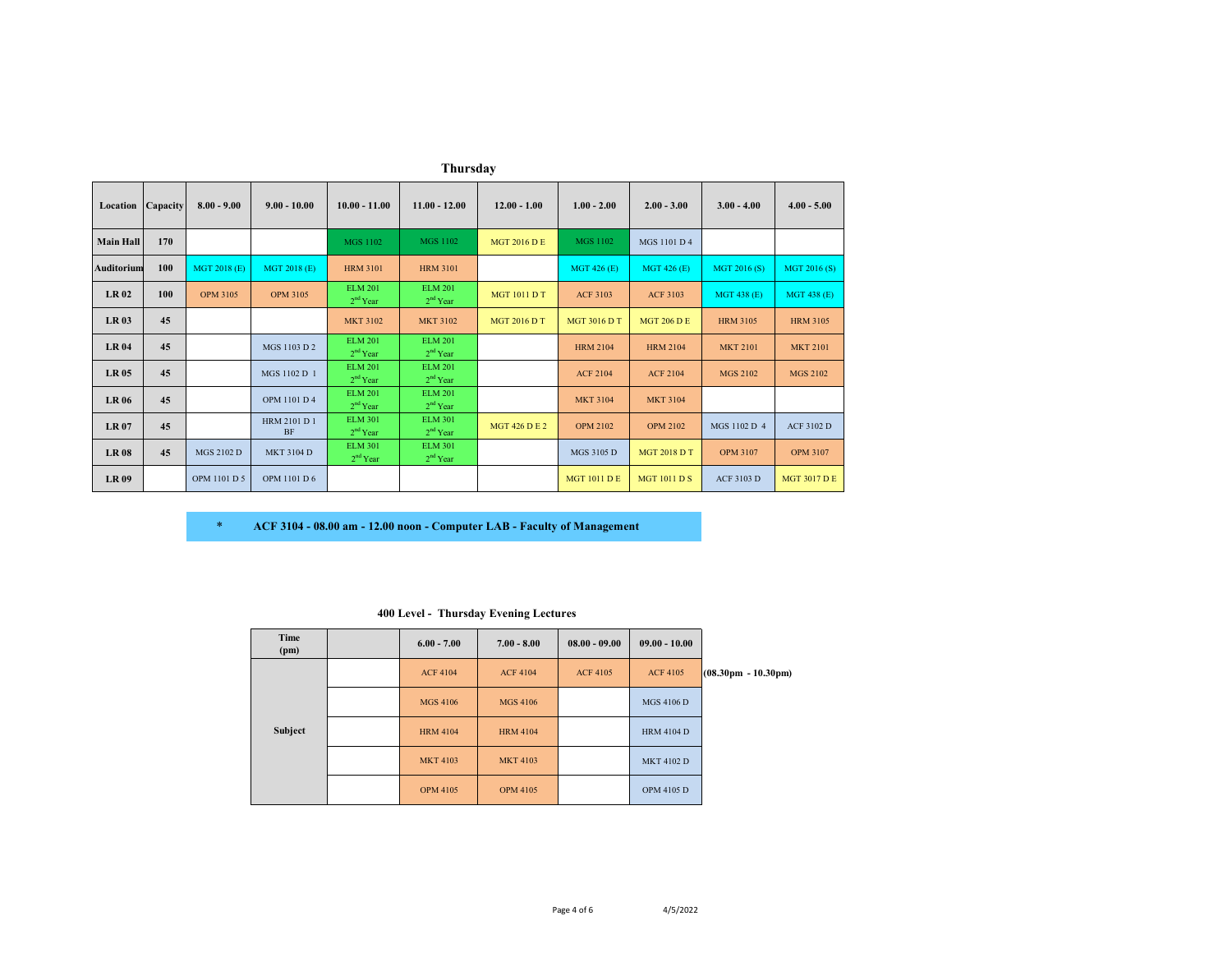| Location          | Capacity | $8.00 - 9.00$                          | $9.00 - 10.00$                   | $10.00 - 11.00$              | $11.00 - 12.00$              | $12.00 - 1.00$      | $1.00 - 2.00$              | $2.00 - 3.00$       | $3.00 - 4.00$              | $4.00 - 5.00$             |
|-------------------|----------|----------------------------------------|----------------------------------|------------------------------|------------------------------|---------------------|----------------------------|---------------------|----------------------------|---------------------------|
| <b>Main Hall</b>  | 170      |                                        |                                  | <b>MGS 1101</b>              | <b>MGS 1101</b>              |                     | <b>OPM 3101</b>            | <b>OPM 3101</b>     |                            |                           |
| <b>Auditorium</b> | 100      | <b>MGT 2018 D S</b>                    | <b>MGT 2016 D S</b>              | ACF 2102 D 4<br><b>MKT</b>   |                              |                     | MGS 1103 D 5               | MGS 1103 D 3        | MGS 3101 D 2<br><b>OPM</b> | OPM 3105 D                |
| <b>LR02</b>       | 100      | <b>HRM 3103</b>                        | <b>HRM 3103</b>                  | MGT 1011(S)                  | MGT 1011 (S)                 |                     | MGS 1102 D 6               | MGS 1103 D 4        | <b>ACF 2103 D</b>          |                           |
| <b>LR03</b>       | 45       | <b>ELM 101</b><br>$1st$ Year           | <b>ELM 101</b><br>$1st$ Year     | MGT 3016 (S)                 | MGT 3016 (S)                 | <b>MGT 2017 D E</b> | <b>ACF 1101 D 2</b>        | <b>MGT 3017 D T</b> | <b>MGS 2101</b>            | <b>MGS 2101</b>           |
| <b>LR 04</b>      | 45       | <b>ELM 101</b><br>1 <sup>st</sup> Year | <b>ELM 101</b><br>$1st$ Year     | <b>ELM 301</b><br>$3rd$ Year | <b>ELM 301</b><br>$3rd$ Year | <b>MGT 304 D E</b>  |                            |                     | MGT 2016 (E)               | MGT 2016 (E)              |
| <b>LR 05</b>      | 45       | <b>ELM 101</b><br>1 <sup>st</sup> Year | <b>ELM 101</b><br>$1st$ Year     | <b>ELM 301</b><br>$3rd$ Year | <b>ELM 301</b><br>$3rd$ Year |                     | MGT 499 (E)                | <b>MGT 499 (E)</b>  |                            |                           |
| <b>LR 06</b>      | 45       | <b>ELM 101</b><br>1 <sup>st</sup> Year | <b>ELM 101</b><br>$1st$ Year     | <b>ELM 301</b><br>$3rd$ Year | <b>ELM 301</b><br>$3rd$ Year | <b>MGT 3019 D S</b> | MGS 1102 D 3               | MGS 1102 D 2        | <b>HRM 2102 D</b>          |                           |
| <b>LR07</b>       | 45       | <b>ELM 201</b><br>$1st$ Year           | <b>ELM 201</b><br>$1st$ Year     | <b>ELM 301</b><br>$3rd$ Year | <b>ELM 301</b><br>$3rd$ Year |                     | ACF 2101 D 5<br><b>HRM</b> |                     | <b>MGT 4011</b><br>D E     | MGS 3101 D 3<br><b>OM</b> |
| <b>LR08</b>       | 45       | <b>MGT 4013 D T</b>                    | <b>ACF 2101 D 1</b><br><b>BF</b> | <b>ACF 2103</b>              | <b>ACF 2103</b>              | MGT 3016 (T)        | MGT 3016 (T)               | ACF 1101 D 5        |                            | <b>MGT 3019 D E</b>       |
| <b>LR09</b>       | 30       | <b>ELM 301</b><br>1 <sup>st</sup> Year | <b>ELM 301</b><br>$1st$ Year     |                              |                              | <b>MGT 2017 D S</b> | <b>MGT 3016 D S</b>        | <b>ACF 1101 D 1</b> |                            |                           |

**Friday**

## **400 Level - Friday Evening Lectures**

| Time<br>(pm)   | $6.00 - 7.00$   | $7.00 - 8.00$   | $08.00 - 09.00$ | $09.00 - 10.00$   |
|----------------|-----------------|-----------------|-----------------|-------------------|
|                | <b>ACF 4103</b> | <b>ACF 4103</b> |                 | <b>ACF 4104 D</b> |
|                | <b>MGS 4107</b> | <b>MGS 4107</b> |                 | <b>MGS 4107 D</b> |
| <b>Subject</b> | <b>HRM 4105</b> | <b>HRM 4105</b> |                 | <b>HRM 4105 D</b> |
|                | <b>MKT 4105</b> | <b>MKT 4105</b> |                 | <b>MKT 4103 D</b> |
|                | <b>OPM 4101</b> | <b>OPM 4101</b> |                 | <b>OPM 4101 D</b> |